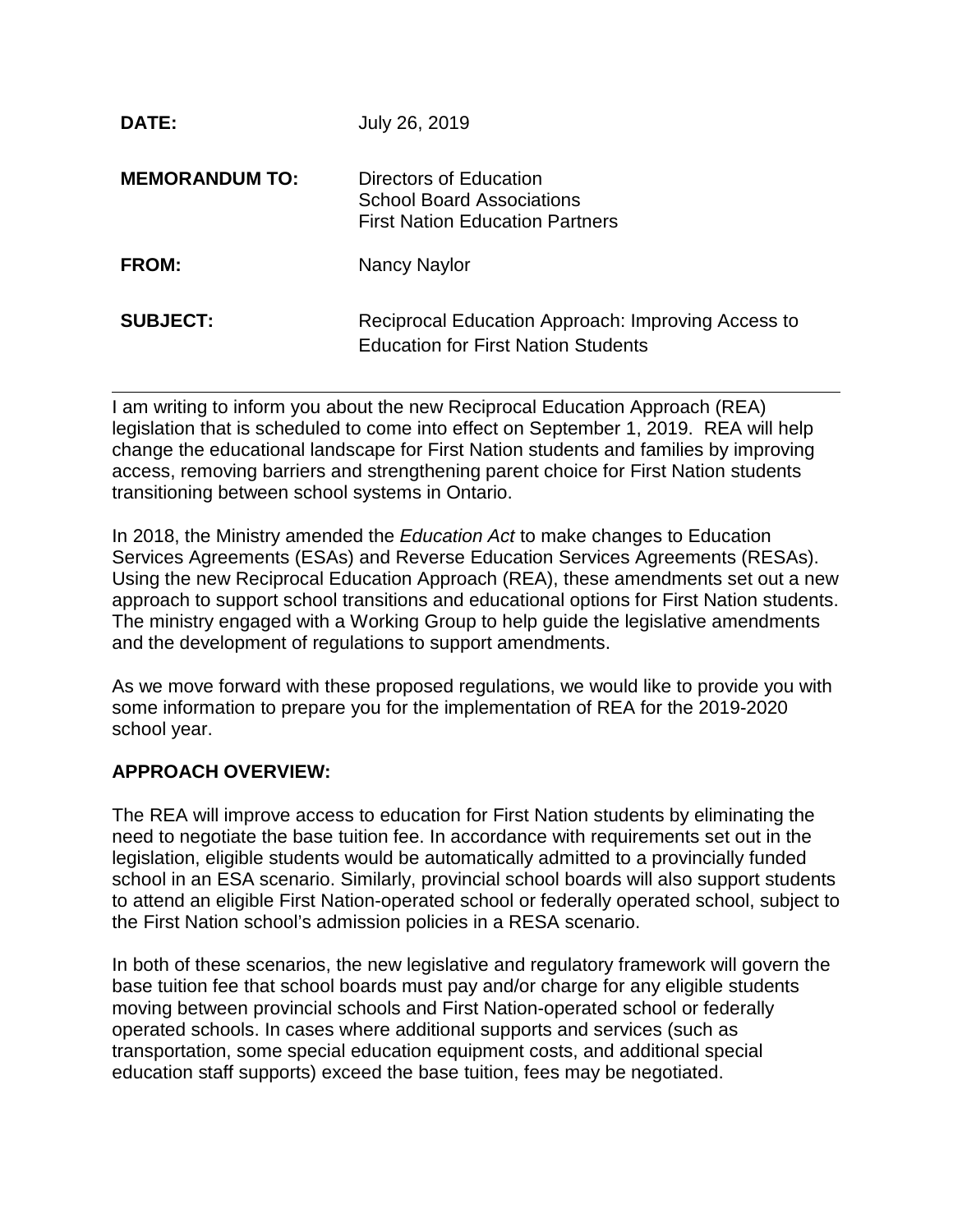Under these changes, existing ESAs and RESAs would remain in effect where First Nations and school boards agree, with the condition that the new REA reciprocal base fee formula is applied.

To demonstrate a First Nation-operated school's eligibility for REA, First Nation entities must provide the Ministry of Education with documentation that demonstrates two criteria. There are specified timelines in which to provide this documentation. Please see Appendix A for further details.

#### **NEXT STEPS:**

Further information about the REA will be shared in mid-August 2019, including:

- detailed information about the reciprocal base fee calculation
- the process for signaling intent to attend a school board or eligible First Nationoperated school or federally operated school (written notice)
- the process of payments
- the process for negotiating additional supports and services
- school board obligations under the new framework.

Please refer to Appendix A, which highlights the criteria for proposed First Nation school eligibility for the REA and immediate next steps for First Nations wishing to participate for the 2019-20 school year.

We look forward to continuing to work with you to support First Nation students throughout their learning journeys.

Sincerely,

Nancy Naylor Deputy Minister

Attachments:

Appendix A: Information for First Nations Regarding School Eligibility for Reciprocal Education Approach

c.

Denise Dwyer, Assistant Deputy Minister, Indigenous Education and Well-Being Division

Andrew Davis, Assistant Deputy Minister, Education Labour and Finance Division Taunya Paquette, Director, Indigenous Education Office Paul Duffy, Director, Education Funding Branch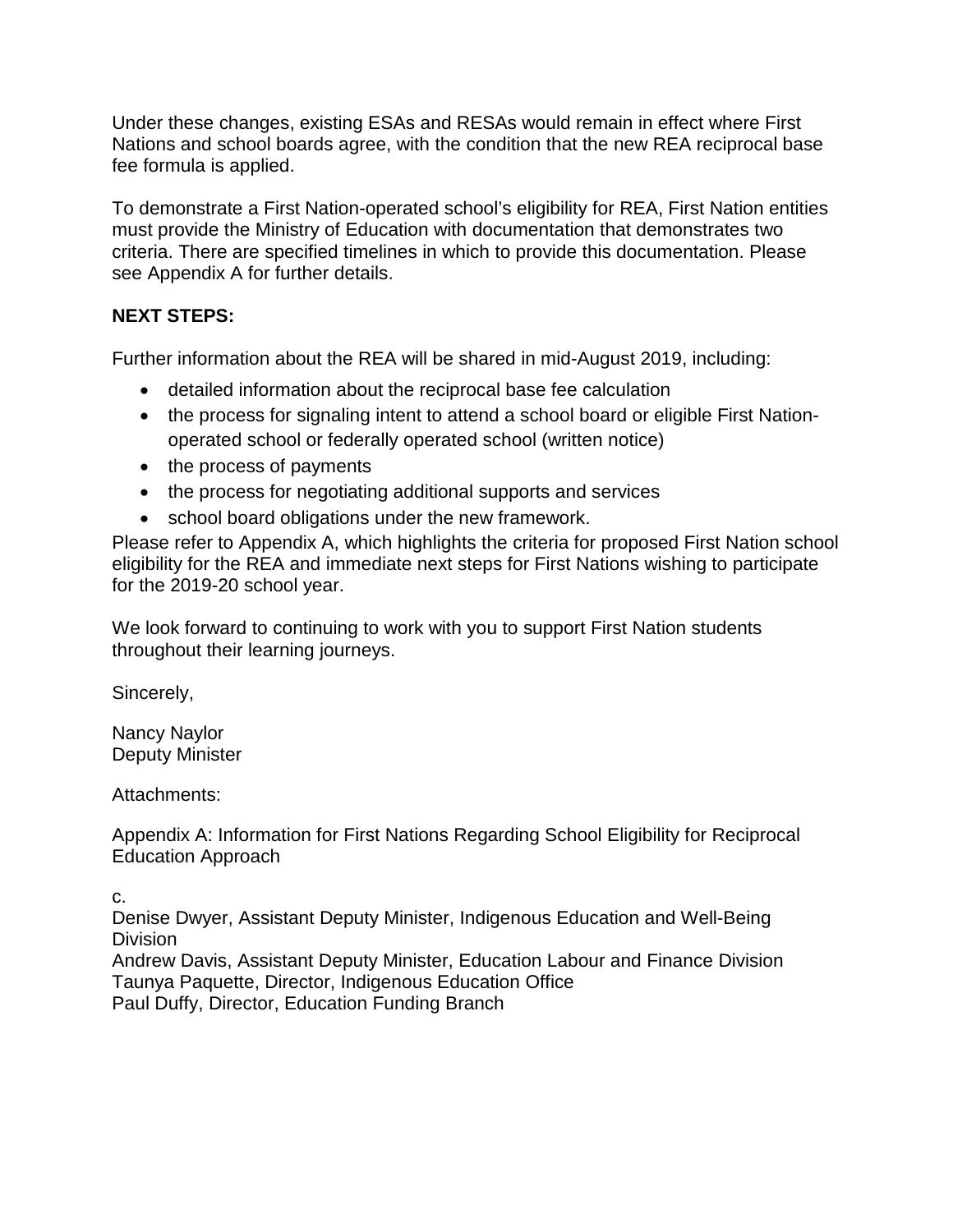# **APPENDIX A1**

#### **INFORMATION FOR FIRST NATIONS REGARDING SCHOOL ELIGIBILITY FOR RECIPROCAL EDUCATION APPROACH**

In accordance with the proposed regulations for REA, First Nation entities (including bands, councils of bands, and education authorities that are authorized by a band or by a council of a band) should take immediate action for the 2019-20 school year to demonstrate their school's eligibility to participate in the REA to access provincial funding.

To demonstrate the school's REA eligibility, the First Nation entity that operates the school must provide the Ministry of Education with documentation that meets the following two criteria:

# **1. First Nation governance:**

Under the REA, an eligible school must be operated by a band, council of a band, a First Nation education authority or the federal government. To demonstrate First Nation governance, the following documentation will be required:

- **Band Councils:** Resolution from the council of the band
- **Eligible corporate entities:** Board resolution or declaration

The resolution or declaration must indicate that the First Nation entity providing the documentation operates the school and must include the legal name of both the school and the entity. Examples of language that would indicate this are:

- "The **[legal name of the eligible entity]** operates **[legal name of school]** school."
- "**[Legal name of school]** school is operated by **[legal name of eligible entity]**."

Please note that this is a one-time requirement. If the school dissolves or is no longer operated by the entity indicated in the resolution or declaration, the entity is required to provide notification of this to the ministry.

# **2. Financial Eligibility:**

To demonstrate financial eligibility, the following documentation will be required:

• A financial attestation that confirms the school does not charge tuition to pupils for elements of a classroom education that is required by, and

 $1$  The proposals set out in this document can only take effect if regulations are made by the Minister of Education or Lieutenant Governor in Council under the Education Act. Such regulations have not yet been made. Therefore, the content of this document is subject to such regulations, if and when made.